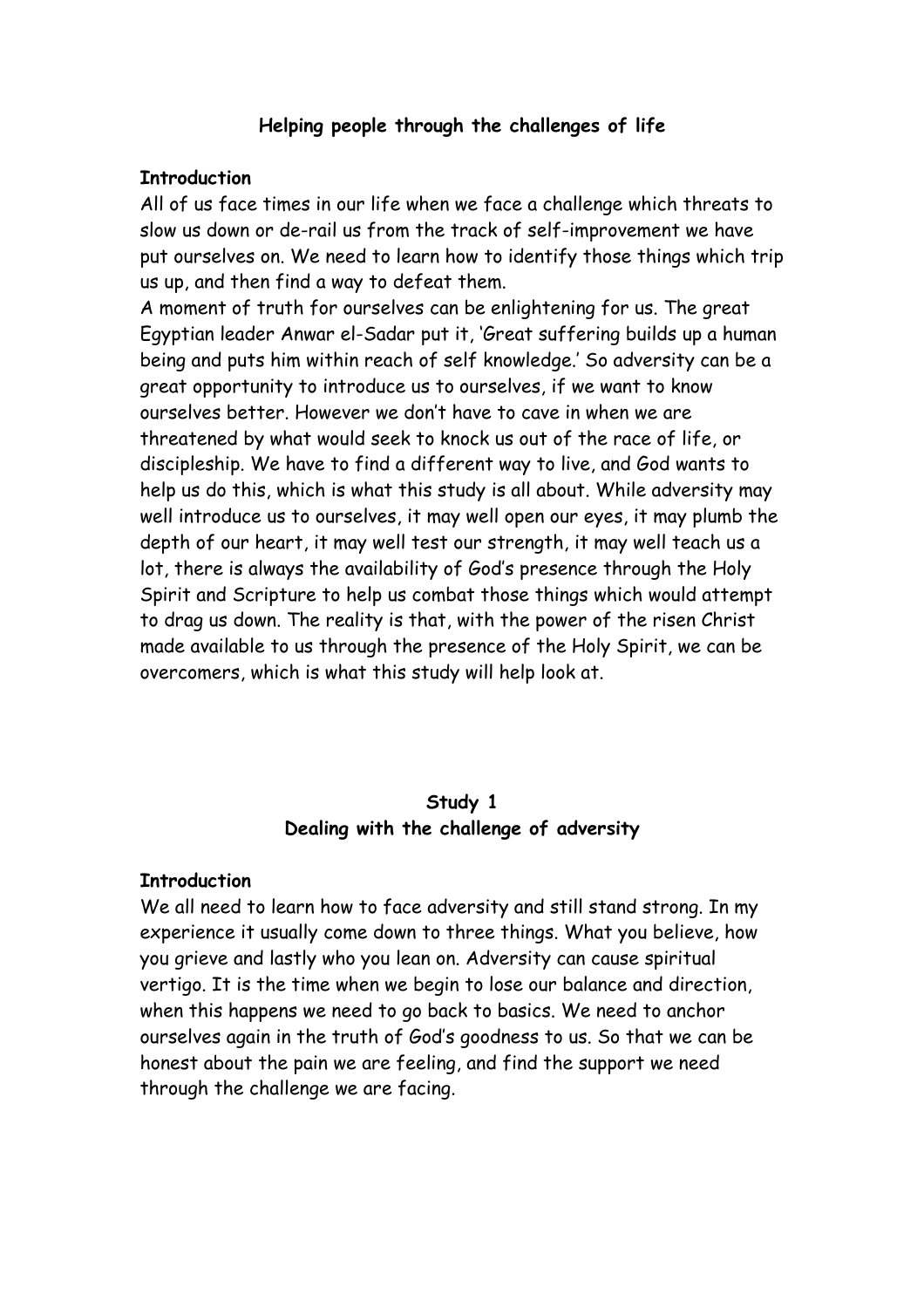# **The Big picture**

1. Take one of the flowing areas below and describe a time when you faced adversity

- a. in your home
- b in a friendship
- c. in the church
- d. in your work
- e. in any other area of your life.
- 2. What helped you make it through the time?

**The Biblical picture.**

Read Isaiah Ch 43; 1-3

3. In light of this passage how would you respond to the following a. if you live a good life and are faithful to God, you will never face adversity or suffering b. when you go through hard times, you have a feeling that God has deserted you, in your time of greatest need.

- 4. Isaiah speaks of waters, rivers and fire. What is he talking about?
- 5. What is God doing while we are going through adversities?
- 6. What are some of the waters, rivers, fires, you are facing right now?

# **Being in the picture**

7. We need to be careful about what we believe. We need to remember that God is not the author of evil [James 1: 12-18] God limits the severity we suffer[ 1 Cor. 10; 13 Philippians 4; 13] God is available to help us[Psalm 34;18 Psalm 23] God is committed to us [ Romans 8:28]

Why do you think each of these beliefs are essential to overcoming adversity?

8. Take each of the beliefs in question 7 and turn them around. If it is not true, what implications would this have on how you face adversity?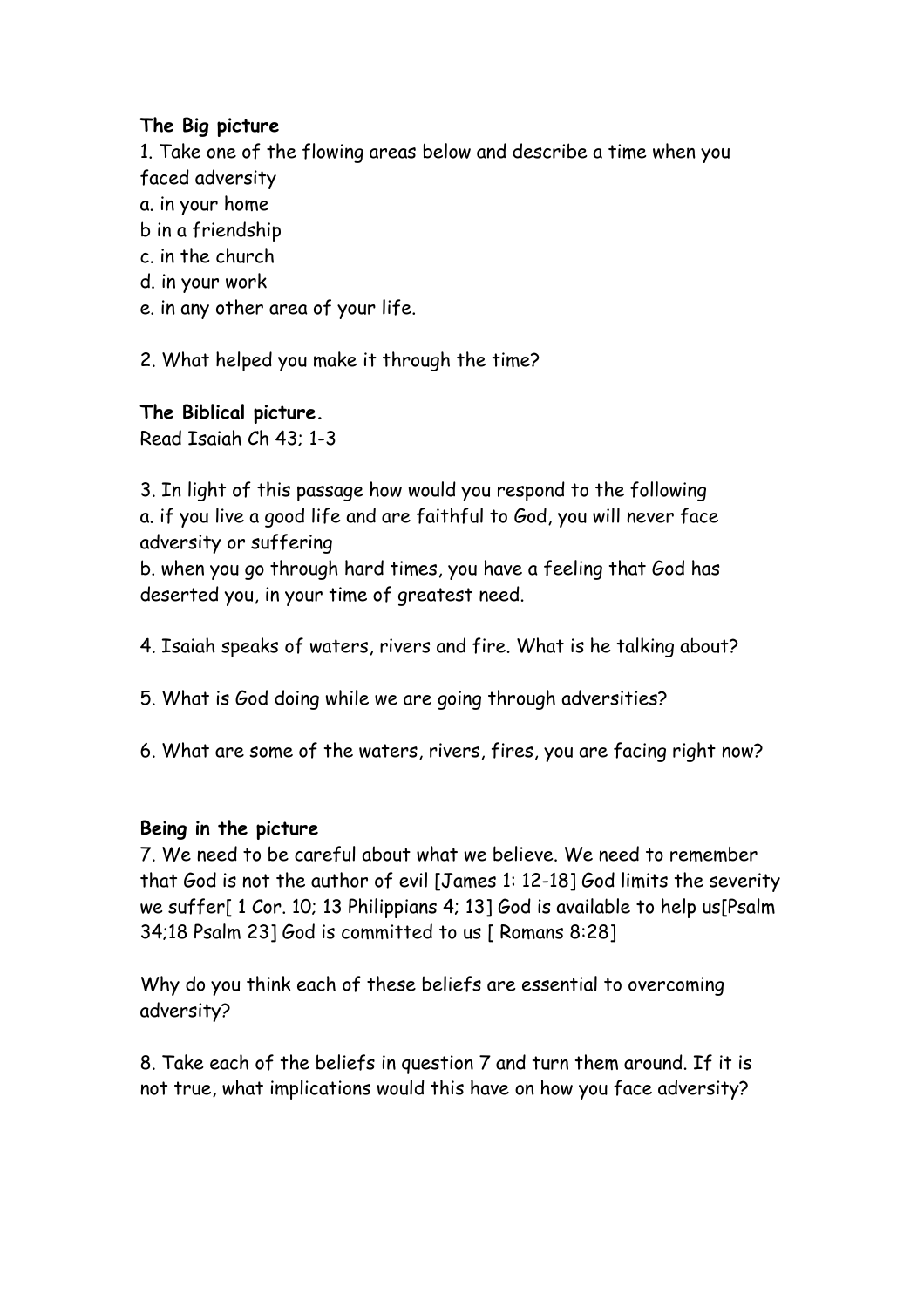9. We tend to forget in our grief about the adversity that God is ruling over the challenge we ace 1 Thessalonians 4; 13 speaks about giving us hope.

Can you identify a time when you were grieving over an adversity, and you were able to pour your grief out to God?

10. How did this refection on grieving help you?

11. Describe if you can a time of struggle when you did not fully pour out your grief to God?

12. What kept you from grieving like question 11?

13. When Jesus faced the challenge of Gethsemane he took his three friends, Peter James and John with him. He knew that in the adversity he faced he needed a few friends.

What areas of adversity have you been trying to face alone?

14. How can your cell/ group members pray for you and offer you support?

15. If possible is there someone who you as a cell / group could help as they go through a time of adversity. What can you offer them in terms of practical help, encouragement, support?

# **Study 2 Dealing with the challenge of fear**

#### **Introduction**

We need to remember that constructive fear can be helpful to us. We need to acknowledge it, and learn from it. Jesus often spoke the words ' fear not', but also said 'be afraid of the evil one, who can destroy both body and soul in hell.' So some fear is legitimate.

 But some fear needs to be overcome. This is overcome by a joint venture. God will do his part, but we must do our part. We need to pray that God will give us courage.

# **The Big picture**

1. Describe a time when you faced intense fear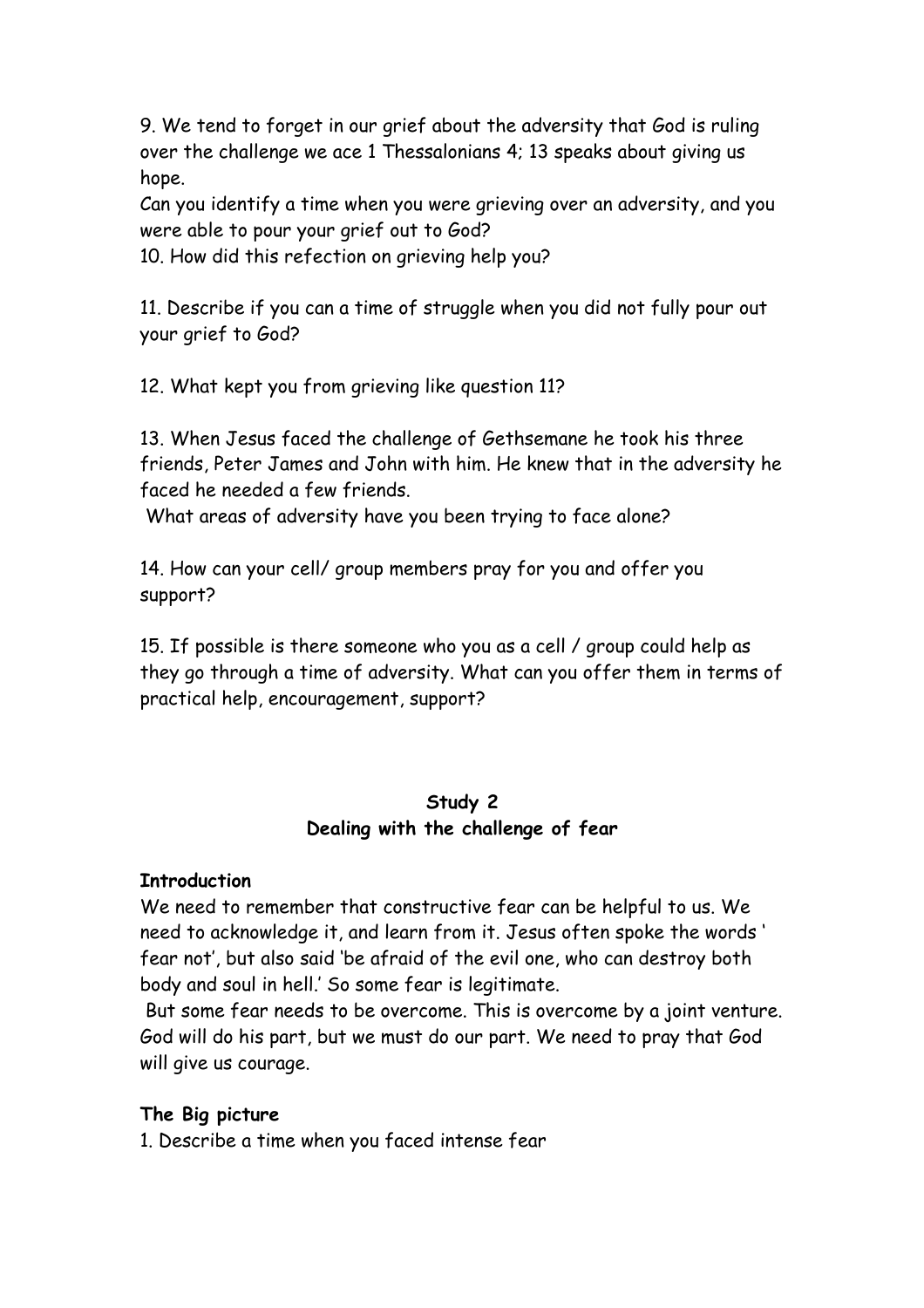## **The Biblical picture**

Read Psalm 23 and 2 Timothy 1; 7

2. What hope and encouragement does Psalm 23 offer to those who are facing fear?

3. In 2 Timothy 1; 7 the apostle Paul draws on a contrast between a fearful [timid] spirit, and a fearless spirit. How does each of the following aspects of a fearless spirit help you become an overcomer? a. a spirit of power b. a spirit of love c. a spirit of self-discipline

#### **Being in the picture**

4. What are some common fears people face?

5. where are the most likely breeding ground for the birth of such fears?

6. Describe a fear you have overcome, or one you are still struggling with. If you reflect, how do you think this fear was born?

7. If we are going to overcome our ears we need not only to identify the birthplace of our fears, but also the fears lies. In John 8; 44 Jesus referred to the evil one as being the father of lies. With that in mind, what are some common lies the enemy tells us in the following situations.

a. if I don't find the right partner soon, I'll…

b. if I don't get a salary increase, I'll….

c. if I keep ageing, keep getting more wrinkles, losing my hair, I'll…

d. if I become a follower of Christ, and really live my life for Him, I'll

8. what is one lie the enemy is telling you right now?

9. How can your cell/ group pray for you and help give you perspective as you seek to disarm this lie of the enemy?

10. Winston Churchill said that if a person turned their back on a fear it would not go away, only double, and keep gaining strength. He said that if fear was faced promptly, and powerfully, it would be cut in half. Exposing the lies and speaking the truth is the best way to deal with fear. So.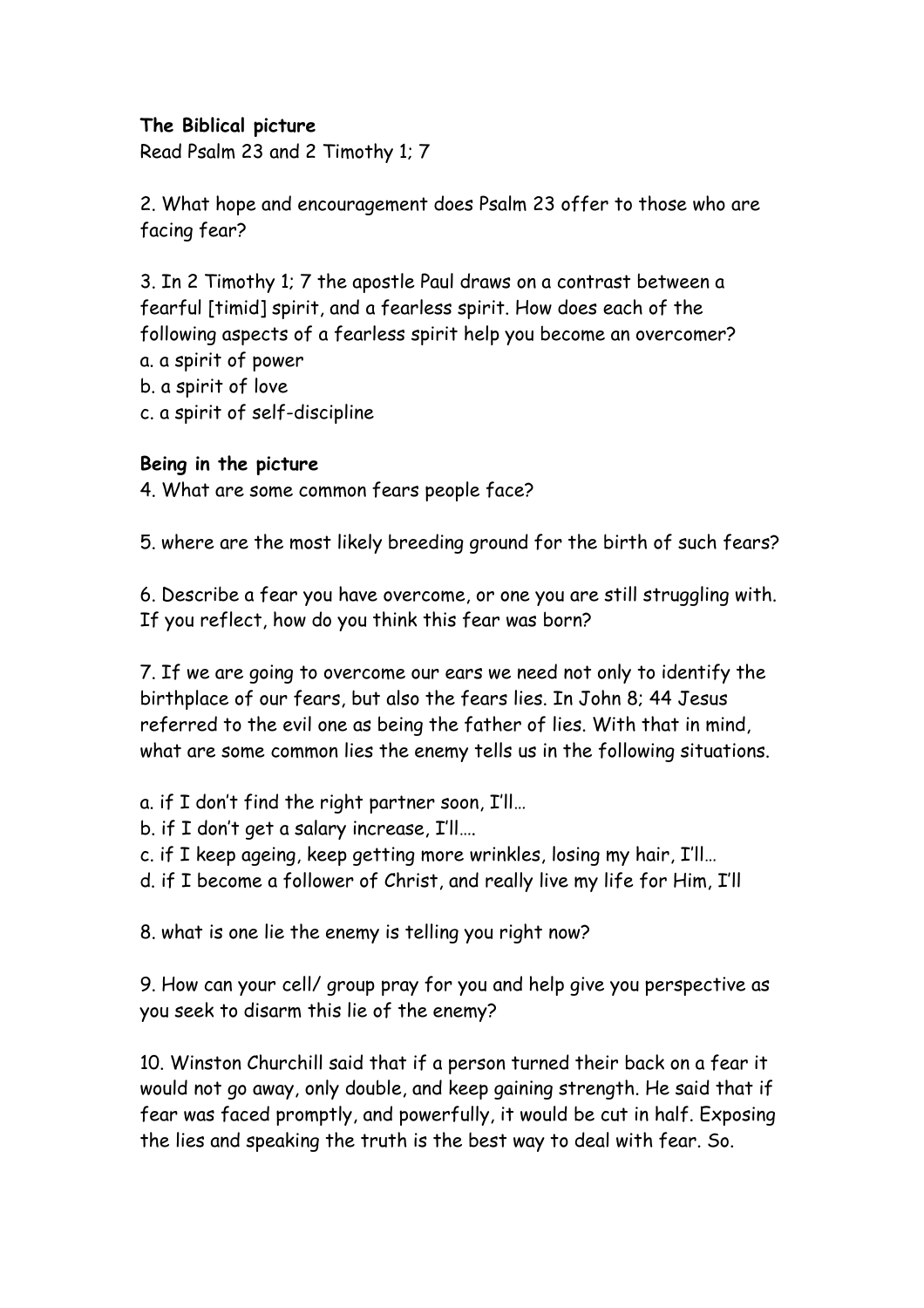Write down one area of fear in your life and the lies that accompany this fear.

a. the area of fear

b. the lies of the enemy

c. if you can read these out to your cell/ group, and invite them to speak God's truth to you in this area of fear

# **Study 3 Overcoming Apathy**

#### **Introduction**

We may not want to admit it but this topic affects us all. We all have an internal pull towards self-centred, apathetic, unconcerned lifestyles. In the Biblical story of the Good Samaritan we see two veteran religious leaders walk right past a person in obvious need. They seem to have both cold hearts and cloudy minds, and a frightening ability to keep their hands in their pockets. Jesus reminds us that it quite possible to be very religious and yet devoid of even normal levels of human compassion. We need to be reminded of the story of the young boy and the starfish on the beach. As the young boy walked on the beach he saw thousands of starfish washed up on the beach due to a large storm. The boy felt for the helpless starfish, so one by one he stated to fling them back into the sea. A cynical elderly man, saw what the boy was doing, and spoke to him. 'Do you think that your are going to make a difference with all these thousands of starfish washed up, do you think you can really make any difference what so ever by what you are doing?' The little boy happened to be holding a starfish as the man spoke to him. He held the starfish up to the man's face, and said. 'Well, I am pretty sure I am making a difference to this one.' And with that he flung it back into the safety of the sea.

#### **The Big picture**

1. Describe a time when you felt like the young boy in the story in the introduction.

2. Describe a time when you felt like the older man in the story, and you wondered if your little contribution to the world's problems really made any difference at all.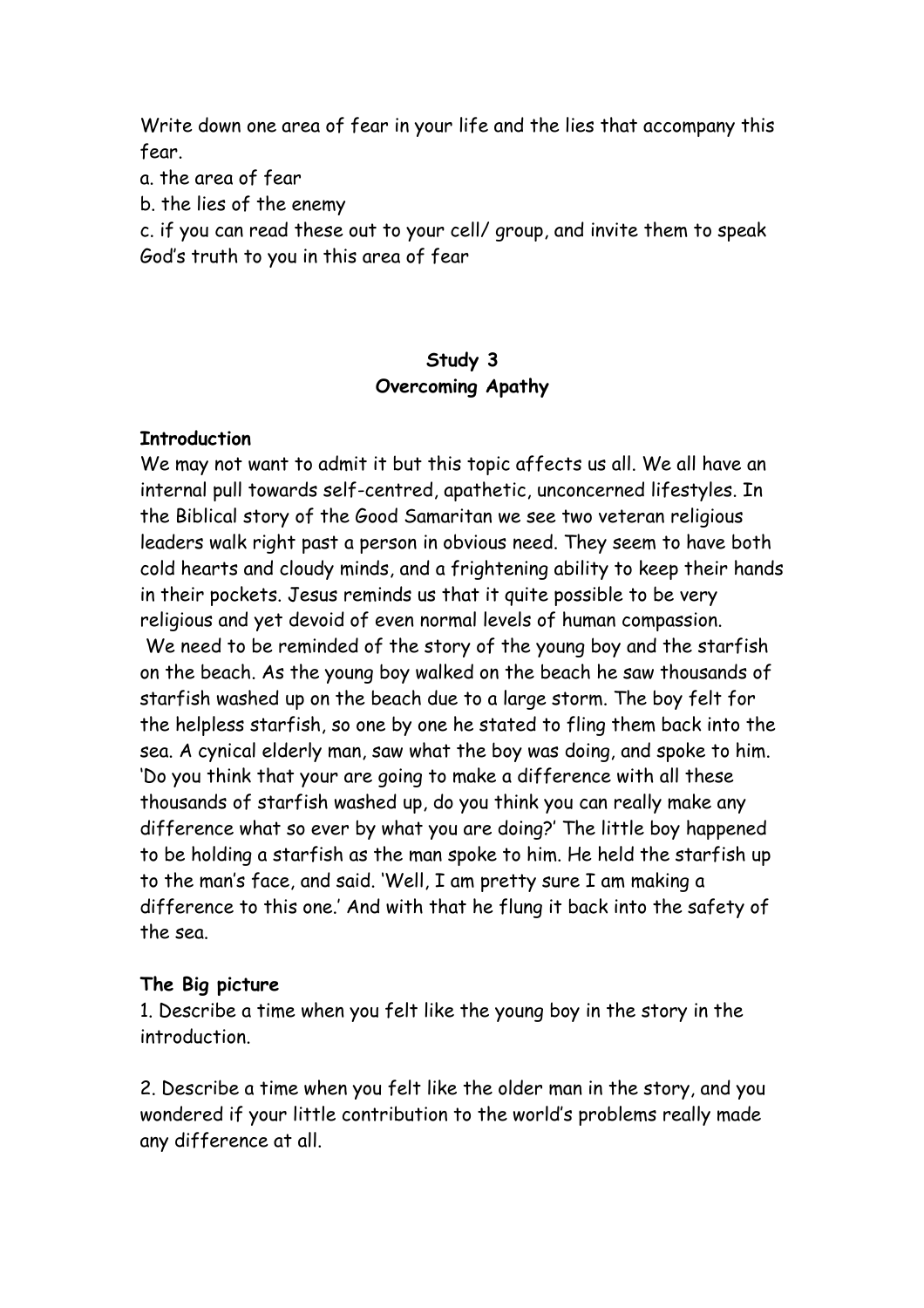# **The Biblical story**

Read Luke 10; 25-37

3. What do you learn about apathy form this story?

4. The Samaritan in this story had the antidote to apathy. What do you see in his attitudes and actions that challenge you to overcome apathy?

5. The World Missional Organisation World Vision has a motto; 'Let your heart be broken by the things that break the heart of God'. Describe a time this happened to you.

6. What is one area in which you are experiencing a broken heart for the needs of others?

7. What is one area where you feel that your heart is calloused and needs to be broken?

## **Being in the picture**

8. What plans and strategies has TVBF established to help meet the needs of others in your community, and around the world? What plans does your cell/ group have?

9. How can God breath new vision into this area of TVBF/ your cell, your group?

10. What are some of the things followers of Christ can do in order to make a difference in the life of someone in need?

11. What obstacles tend to stand in the way of you moving into action and meeting the needs of those who are hurting?

12. What is one action goal you need to set that involves getting your hands busy serving others in the following areas.

- a. your cell/ group
- b. your church
- c. your community
- d. your world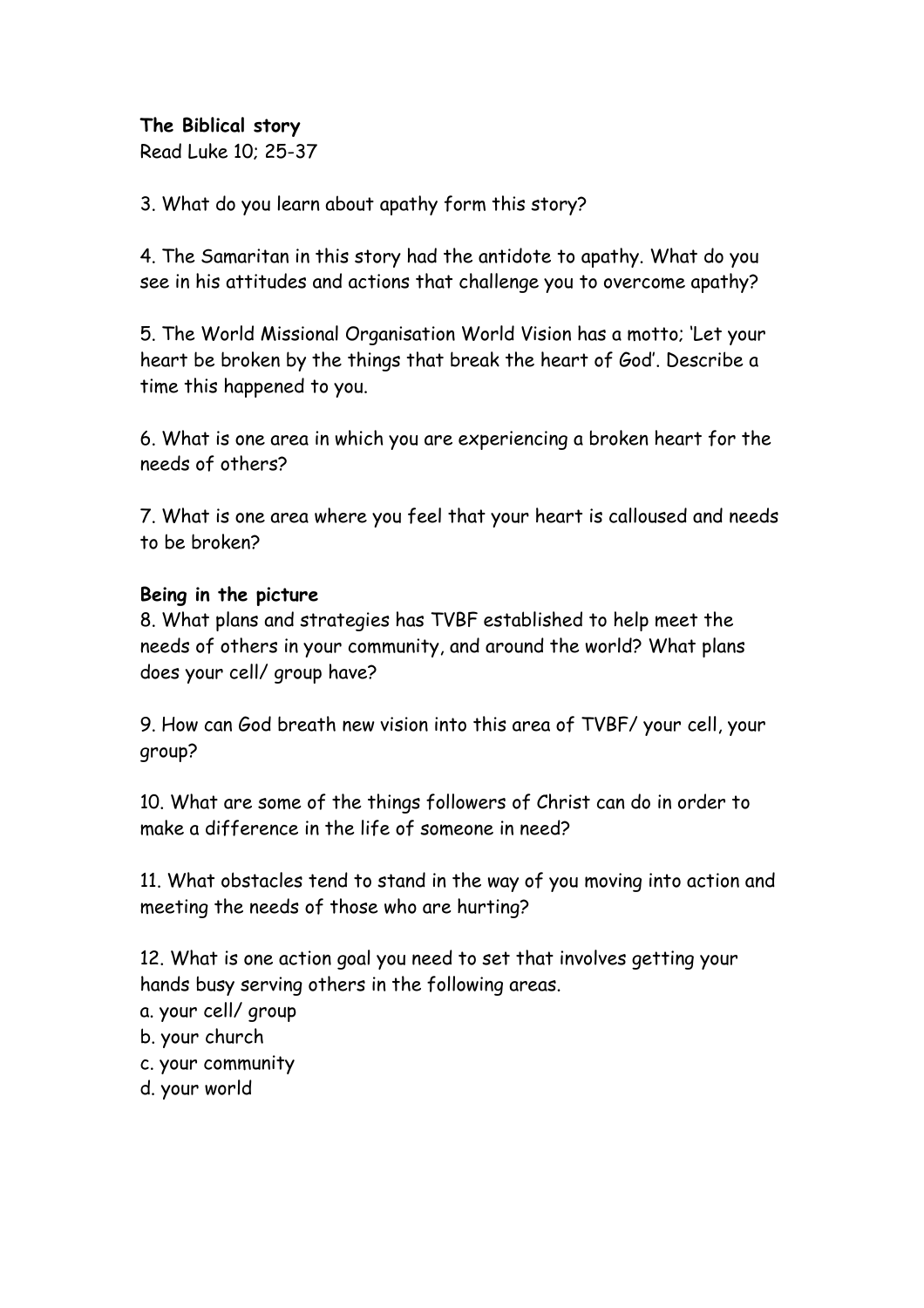## **Study 4 Overcoming Greed**

## **Introduction**

This can be a bit touchy, simply because greed is one of the most socially acceptable sins in our culture. In fact there are so many manifestations of acceptable greed around us that we have begun to think that greed is normal. In our culture if a person starts a business, pounds his employees mercilessly, undermines his competitors deceitfully, overcharges his customers regularly, but also make a fortune in the process, we call him or her, a success.

The Bible tells us to be on our guard against any form of greed. Greed motivates us to try and earn more than we need, own more than we can, and to ache for stuff, that in reality, we have a sense will not even satisfy. Greed can cause us to overwork, overspend, and overrule our most deeply held convictions.

# **The big picture**

1. Have you ever had a ' price tag moment' when you have seen something in shop, you are really excited about, until you see the price tag, then you have a decision to buy or not to buy. Have you ever had such a moment?

#### **The Biblical picture**

Read Luke 18; 18-30

- 2. what was this man seeking to buy and what was the price tag?
- 3. What do you learn about the man's 'price tag moment'?
- 4. What do you learn about the heart of the ruler in the story?
- 5. What do you learn about the power of riches?
- 6. What do you learn about the heart of Jesus?

7. What is an area of greed that you have battled with and experienced victory?

8. What helped you say no to the seduction of greed in this area of your life?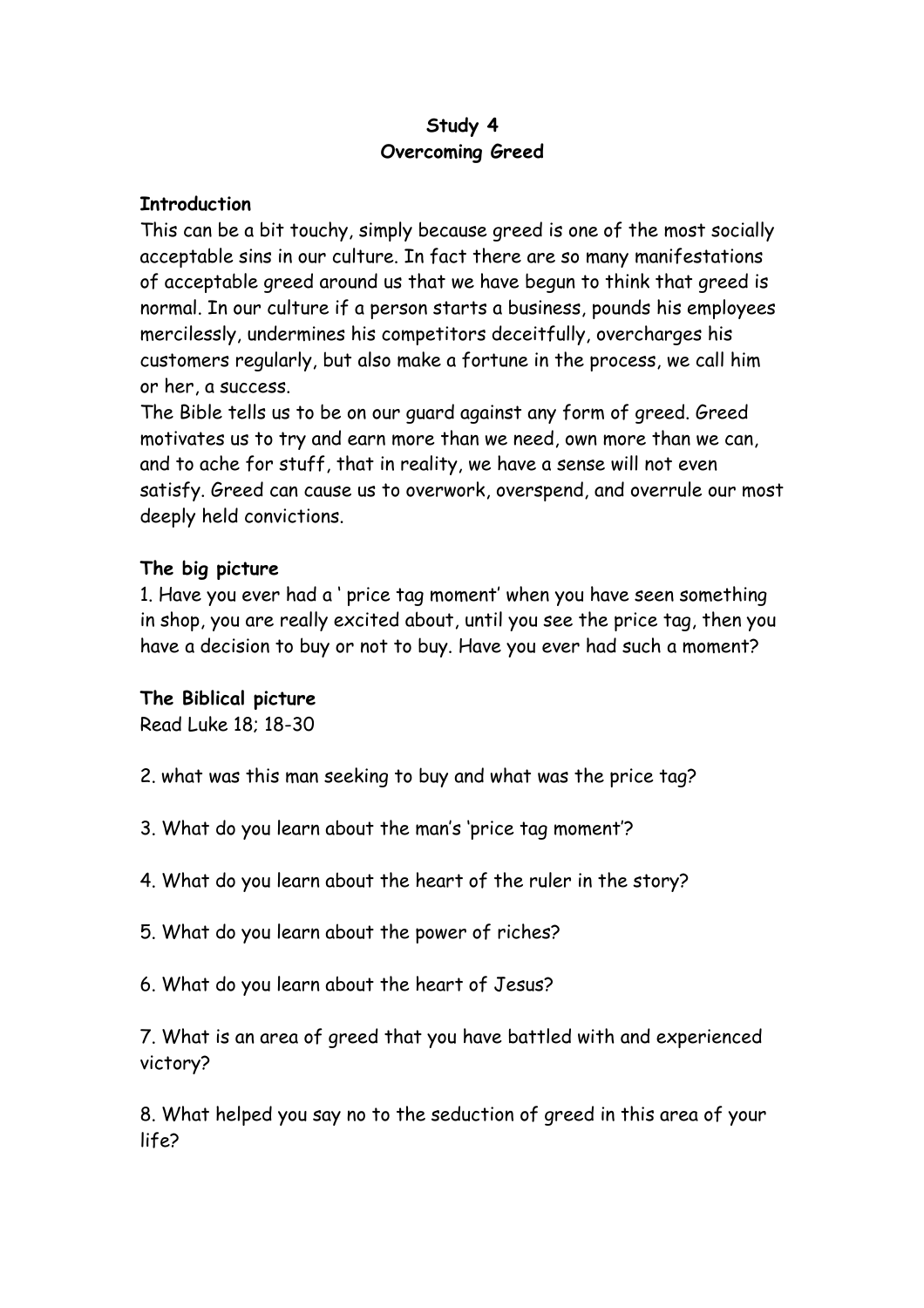## **Being in the picture**

9. Identify the sources that perpetuate the greed. If you can finish the following

a. The message the commercials feed the greed gene by telling me…

b. the heartbeat and pulse of the business world fuel the greed gene by driving me to…

c. seeking the 'British Dream' can encourage the greed gene by..

10. If we are going to overcome greed we need to reflect on the following a. earn money according to our potential-the push to do more feeds greed b. enjoy the fruit of our labours- give thanks to God and enjoy what he provides

c. learn to live within our means

d. give a percentage of our income to God's work- by doing this we acknowledge God's rule over our personal finance

e. seek guidance form God on a regular basis regarding money management

11. Which of the above do you find easiest to follow?

12. What has helped you develop this practice in your life?

13. Which of the guidelines in question 10 do you find the most difficult to incorporate into your life?

14. How can your cell/ group members support you as you learn to develop in this area of your life?

# **Study 5 Overcoming Lust**

# **Introduction**

This is a sensitive subject to look at. Someone described lust a like a lion who seeing a stag, thinks of nothing else but the meal it is about to enjoy; fun for the lion, but not much fun for the stag. Lust like gluttony is disordered desire. We need to be careful concerning the tone and spirit as we go through this study.

In your mind think back to when you were growing up and the expectations of Christmas. What images fill your mind and your heart?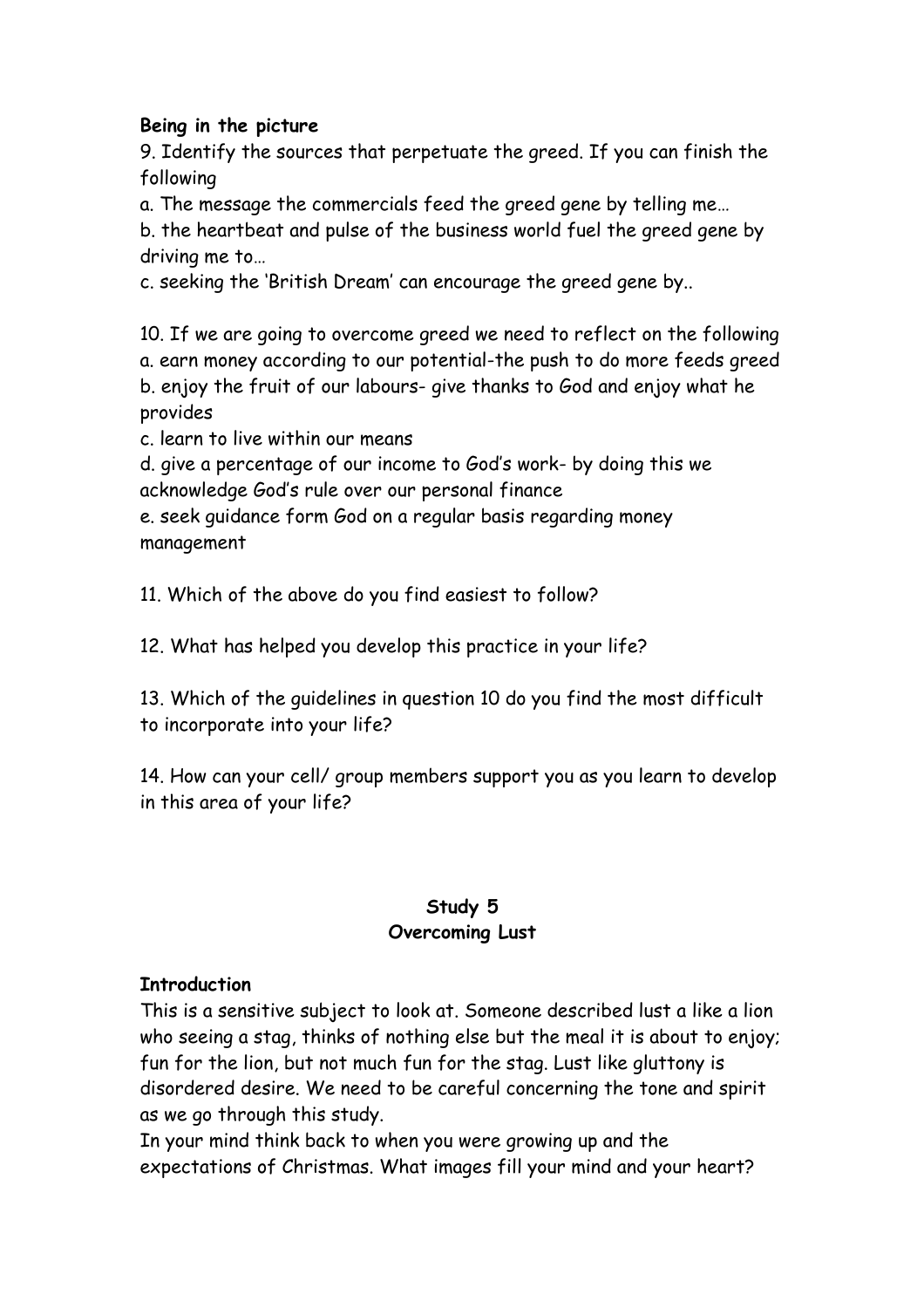Now think of a favourite holiday spot. Allow your mind to be filled with the various colours, sounds, smells.

Now focus back on the present, the here and now. The human imagination is pretty amazing. The power of imagination can be awesome.

## **The big picture**

1. Finish the following

a. When I imagined Christmas from my childhood, some of the images and feelings were….

b. when I imagined my favourite holiday spot, some of the images and feelings were…..

#### **The Biblical picture**

Read Matthew 5; 27-30

2. Our imagination is a great gift from God. However it has a shadow side to it. Not only can we imagine things that are God honouring, but we can also imagine things that break the heart of the God we love. What does this passage teach us about the shadow side of our human imagination?

3. How does God feel about a person using his/ her imagination to exploit another person by lusting?

4. A hyperbole is an exaggeration used to make a point. What hyperbole does Jesus use in this passage, and what is the message Jesus is seeking to communicate through such extreme statements?

5. Here's a definition of lust. 'Lust is taking a complete, complex human being, made in the image of God, and reducing that person to just a body dedicated to the gratification of the luster's sexual desires. Lust is fundamentally self-seeking and completely devoid of love.' What therefore does lusting do to another human being?

6. How would you feel to discover that someone was using you in this way?

- 7. How therefore does lusting hurt
- a. the one lusts?
- b. the one who is the object of lust?
- c. the heart of God?
- d. our society?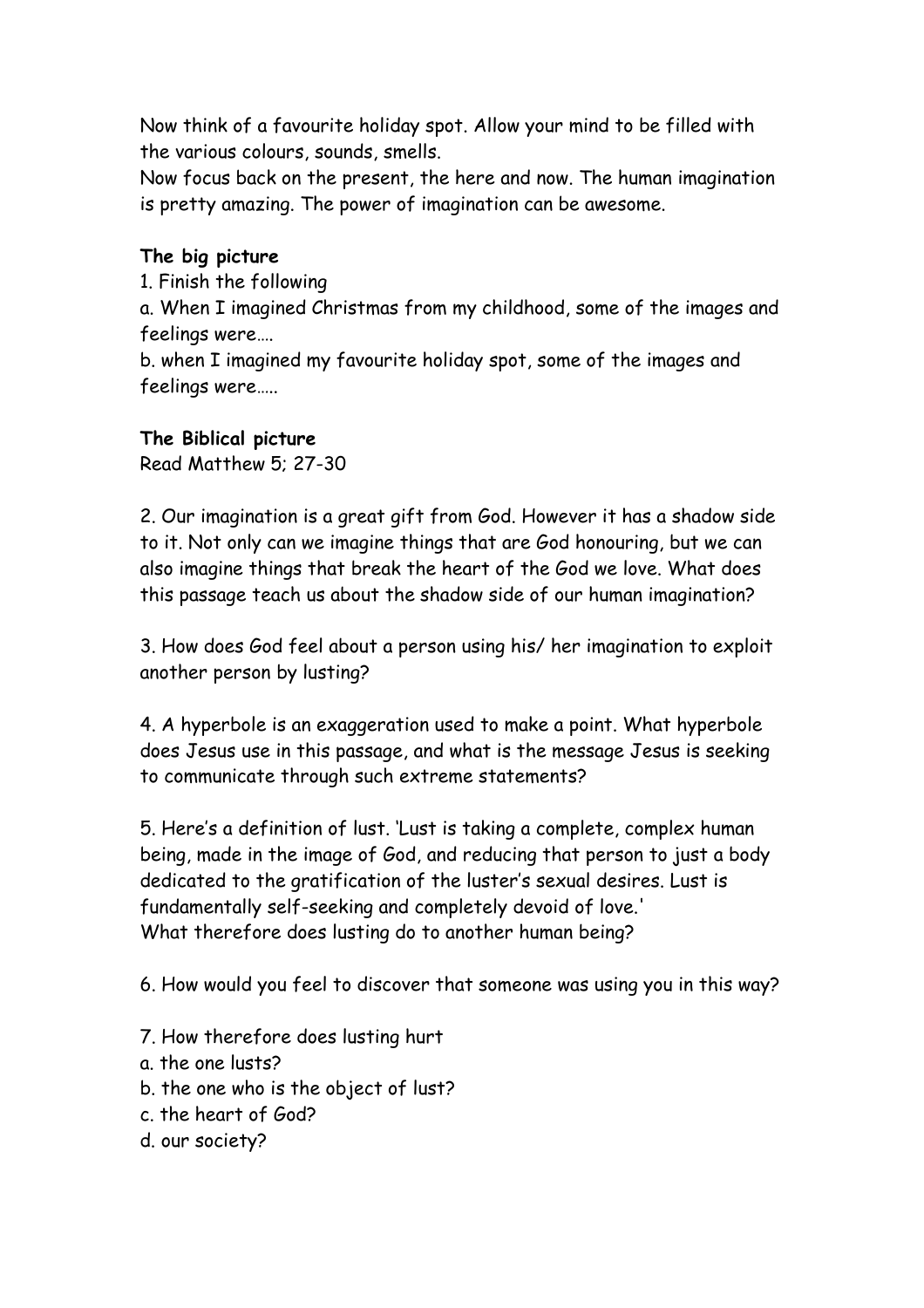# **Being in the picture**

8. There are basically three levels of lust

a. level one- this is infrequent, accidental, surprising, it is involuntary, rarely a cause for deep shame

b. level two- wrestling with lustful thoughts, often such people are racked by guilt, simply because of the power and the frequency of their lustful thoughts

c. level three these are people who are consumed by lust- they are addicted, which sets up a tension between their normal self, and their lustful self, they arrange their life around the object of their lustful thoughts

What do you see in our culture, which feeds lusts, and pushes people from level one to level three?

9. How do men and women differ when it comes to the battle of lusting?

10. The challenge of recovery from lusting is not easy, but here are four helpful steps to help break the cycle

a. own up- admit there is a problem

b. dig in- time to look at feelings, get professional help if need be c. reach out- come of out hiding, talk to a close friend, break the secretive world

d. pitch in- fill the recovery time with meaningful Christian service, spend time serving, and building others up.

What do you think God would say to a person battling to over come lust, who believed the following lies about lust

a. I am a bad, unworthy person

b. no one could ever love me the way I am

c. my needs will never be met

d. sex is the most important need in my life

11. What are some of the practical ways that we can cut off the sources of lust producing images?

12. How could your cell/group, function as a place for support and help in the battle against lust?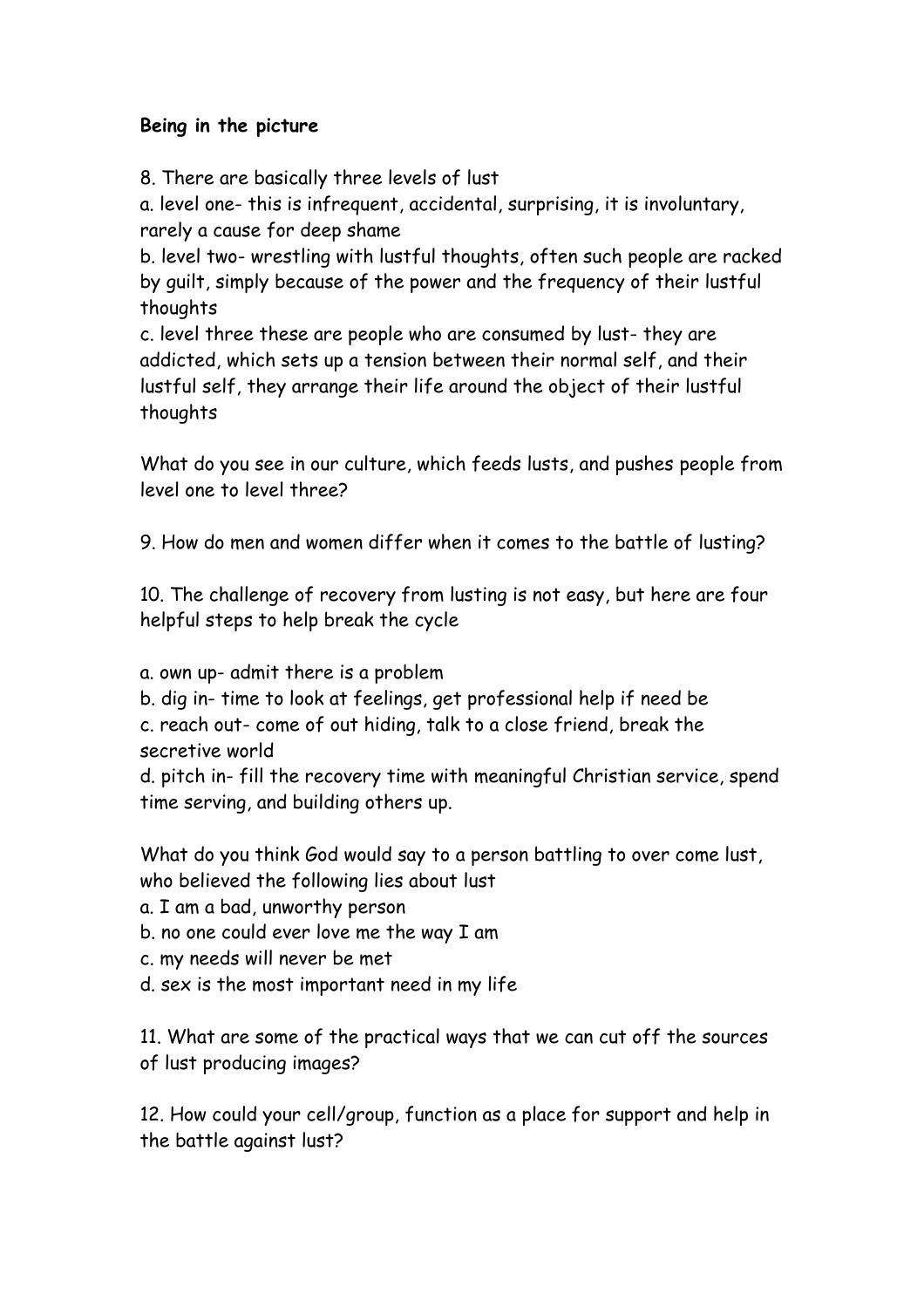## **Study 6 Overcoming sorrow**

#### **Introduction**

One hard reality we will all face in life is sorrow. The loss of a loved one, a broken relationship, health problems, an uncertain future, and losing a job are just a few of the possible sources of sorrow. When loss comes our way we often wish that we could take a couple of months off from life and find a quiet place to heal. The reality is that we have to press on with our daily lives. We have to repeat the same things day in day out, but thankfully God has give us some tools for living with sorrow and walking through it in his power

# **The big picture**

1. What message did you receive about how to deal with grief as you were growing up?

## **The Biblical picture**

Read John 11; 32-44 and Psalm 116; 1-9

2. From John 11, what do you learn about how Jesus dealt with sorrow?

3. In Psalm 116 the writer is in the midst of sorrow and struggle. What do you learn about how the psalmist deals with sorrow in this passage?

4. What can a person in the midst of sorrow learn about God from Psalm 116

5. There are probably six elements to the conventional approach to sorrow these are

a. bury your feelings- stiff upper lip

b. replace your loss as soon as possible- turn the page gets on with life

c. grieve alone- grin and bear it

d. time will heal- just wait and see everything will be OK

e. learn to live with regret- just accept it and carry on

f. once burned, twice smart- build defences around your life, so you will not be hurt again.

How can the conventional approach to sorrow be counter productive to the healing process?